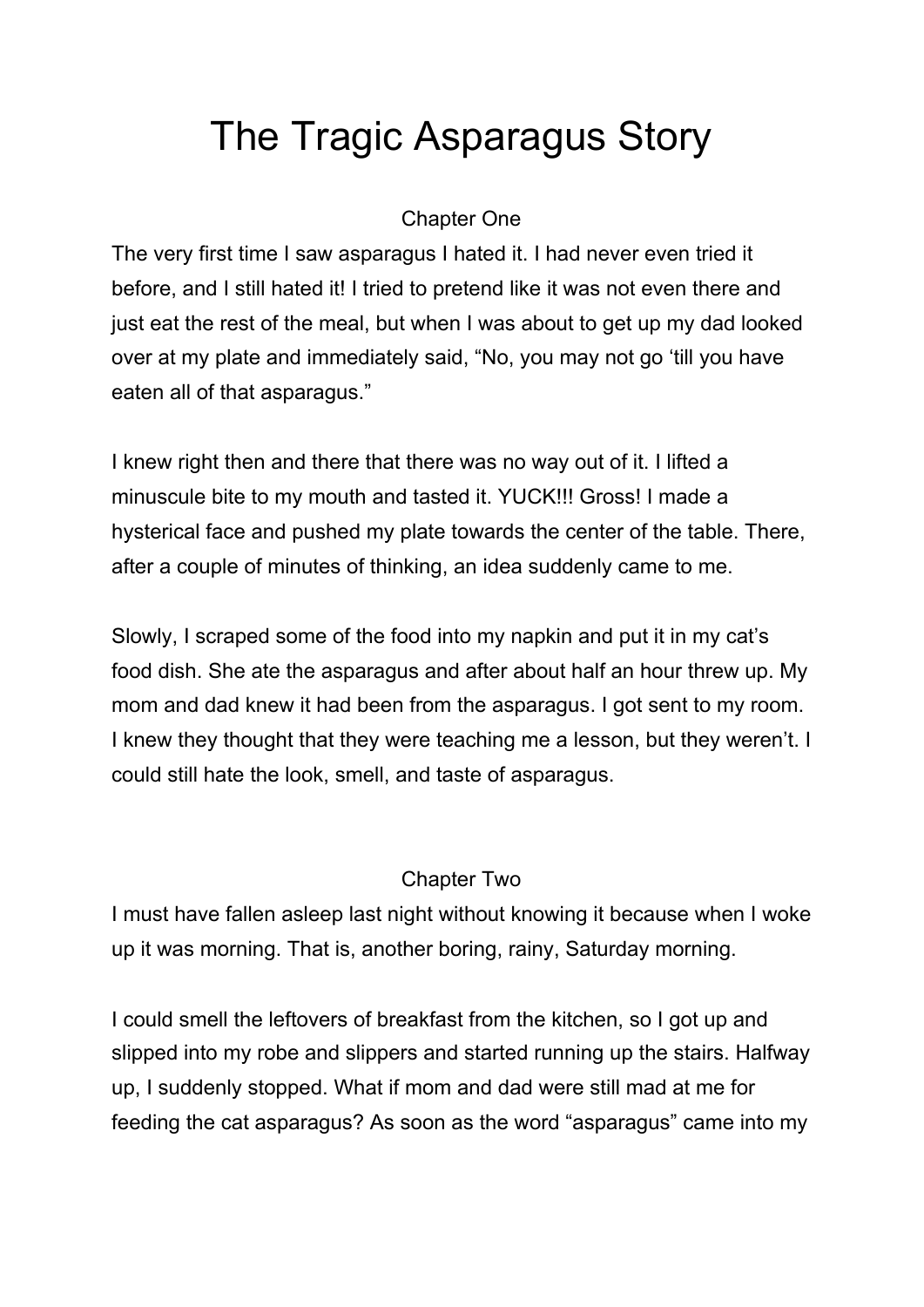head a horrible taste filled my mouth. Again I was tasting that gross disgusting taste.

I ran up the rest of the way and went into the kitchen and went to the fridge to find something to drink. After drinking half a quart of eggnog I felt much better. I went into my brother's room where he was playing with a football. He looked up when I came into the room.

"Hi," he said, "wanna score some touchdowns?"

"Uh, no, I've got better things to do with my time." Then I asked him, "Where's mom?"

"How should I know?" was his response. I took about fifteen minutes to look for mom and didn't find her. So I got washed and dressed and ate a P.B.J. Then I sat down wondering what on earth to do. A few seconds later my mom came into the room and sat down on the sofa with me and said, "Honey, I know you didn't mean to make the cat sick but you should have used your brain!"

"I know, I know," I complained. We had a long conversation. Then after a few minutes mom got up and said, "Oh, by the way, we're having asparagus for lunch!"

NO!!!

# Chapter Three

"Alex! Lunch is ready!" my sister called from the top of the stairs.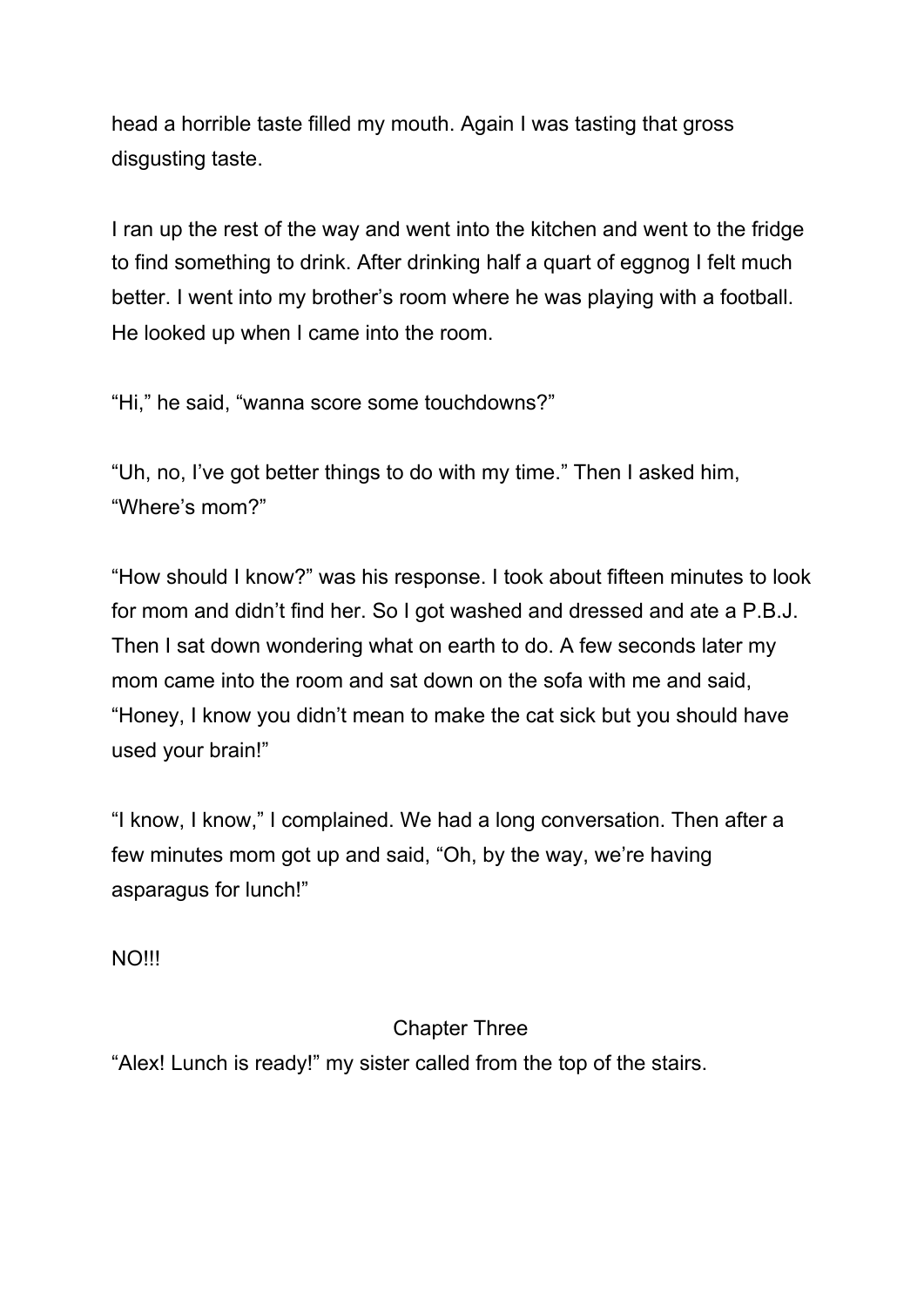"Coming!" I called. Although I wasn't coming. I needed time to think. If they were serving asparagus for lunch they could forget it! I was not eating asparagus again, and that was final!

\* \* \*

I was sitting at the table with a cold plate of icky asparagus in front of me. It tasted like moldy brains. Everyone else had excused themself ages ago leaving me all alone to finish my disgusting lunch and mourn. I wondered if anyone felt sorry for me. I checked my watch, 1:30! I'd been at the table for an hour and twenty minutes! I decided there was nothing else left to do but finish up the asparagus.

So I got a glass of juice from the fridge and started eating, taking each bite with a gulp of juice afterward. Finally, I was done!

I jumped up and started down the stairs to my room. I sat down at my desk and took out a piece of clean stationery and began writing. I was writing to QFC because I knew they had asparagus, I had been shopping there several times. This is what my letter said:

#### Dear Mr. Store Manager,

I would like you to throw away all your asparagus. It is causing tragic hazards in my house. If you would like to contact me my address is 1823 Allen Ave. Your asparagus hater, Alex Carter

After I was through I folded up the letter, dropped it in an envelope, and put on a stamp. I wanted just to leave it on my desk and give it to the mailman when he delivers, but I just knew that one of my pesky siblings would get